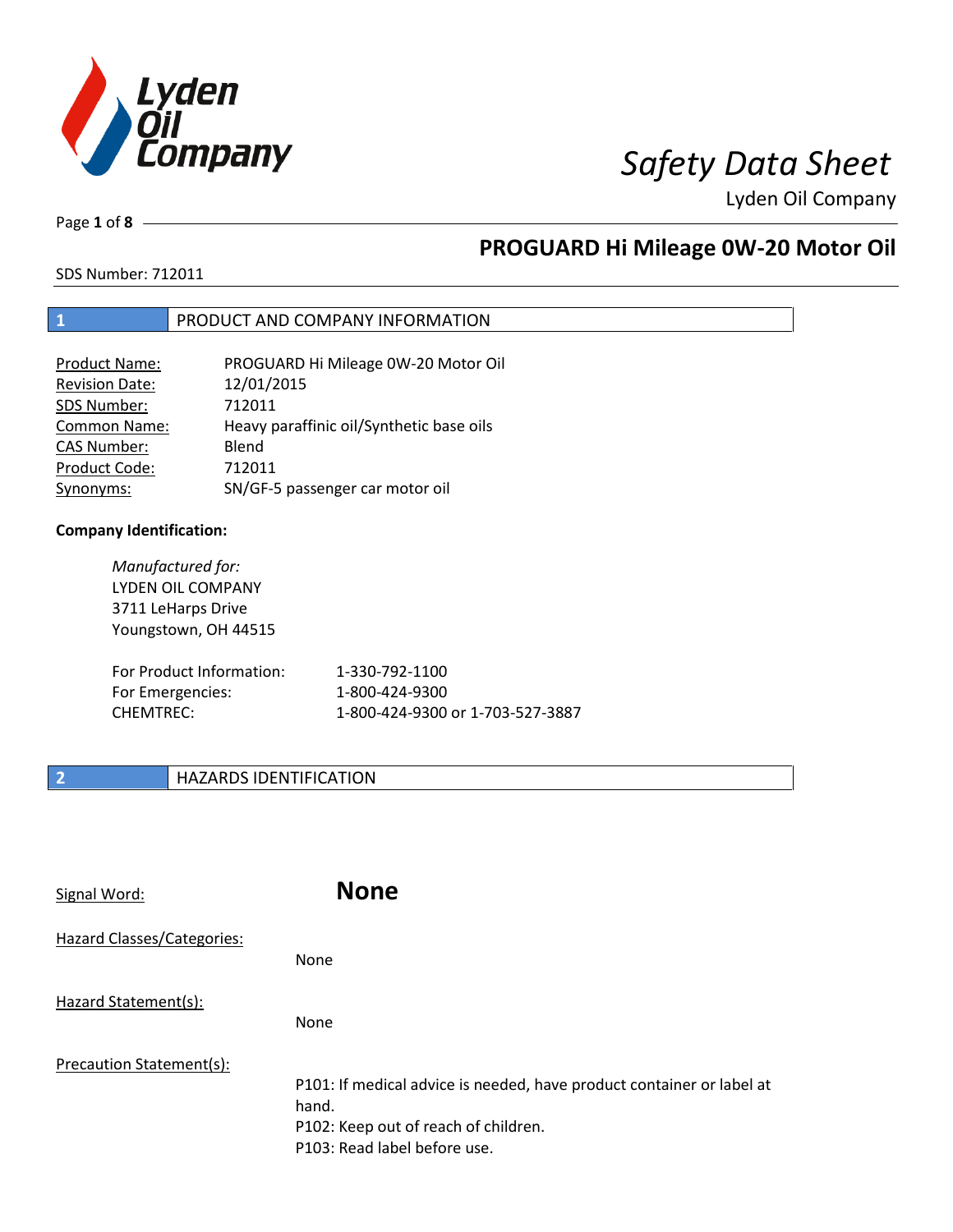

Page **2** of **8**

# **PROGUARD Hi Mileage 0W-20 Motor Oil**

SDS Number: 712011

Other Hazard Statement(s):

Repeated exposure may cause skin dryness or cracking.

**3** COMPOSITION / INFORMATION ON INGREDIENTS

Ingredients:

*Mixture of the substances listed below with nonhazardous additions.*

| <b>Chemical Name</b>                                           | <b>CAS Number</b> | Percentage   |
|----------------------------------------------------------------|-------------------|--------------|
| Distillates (petroleum), solvent-refined heavy paraffinic      | 64741-88-4        | $0 - 100$    |
| Residual oils (petroleum), solvent refined                     | 64742-01-4        | $0 - 100$    |
| Residual oils (petroleum), hydrotreated                        | 64742-57-0        | $0 - 100$    |
| Residual oils (petroleum), solvent dewaxed                     | 64742-62-7        | $0 - 100$    |
| Lubricating oils (petroleum), C>25, hydrotreated bright stock  | 72623-83-7        | $0 - 100$    |
| Lubricating oils (petroleum), C20-C50, hydrotreated neutral    | 72623-87-1        | $0 - 40$     |
| oil-based                                                      | 178603-64-0       | $0 - 45$     |
| Gas oils (petroleum), hydrocracked, C15-C30, branched and      | 178603-65-1       | $0 - 45$     |
| cyclic, high VI                                                | 178603-66-2       | $0 - 45$     |
| Gas oils (petroleum), hydrocracked, C20-C40, branched and      | N/A               | $4 - 24$     |
| cyclic, high VI                                                | 64742-52-5        | $0 - 26$     |
| Gas oils (petroleum), hydrocracked, C25-C55, branched and      | 68649-42-3        | $0.25 - 1.5$ |
| cyclic, high VI                                                |                   |              |
| Mineral Oil                                                    |                   |              |
| Petroleum distillates, hydrotreated heavy naphthenic           |                   |              |
| Phosphorodithioic acid, O,O-di-C1-C14-alkyl esters, zinc salts |                   |              |

*\*Any concentration shown as a range is to protect confidentiality or is due to batch variation.*

**4 FIRST AID MEASURES** 

Description of First Aid Measures:

Inhalation:

If symptoms develop, move victim to fresh air. If symptoms persist, obtain medical attention.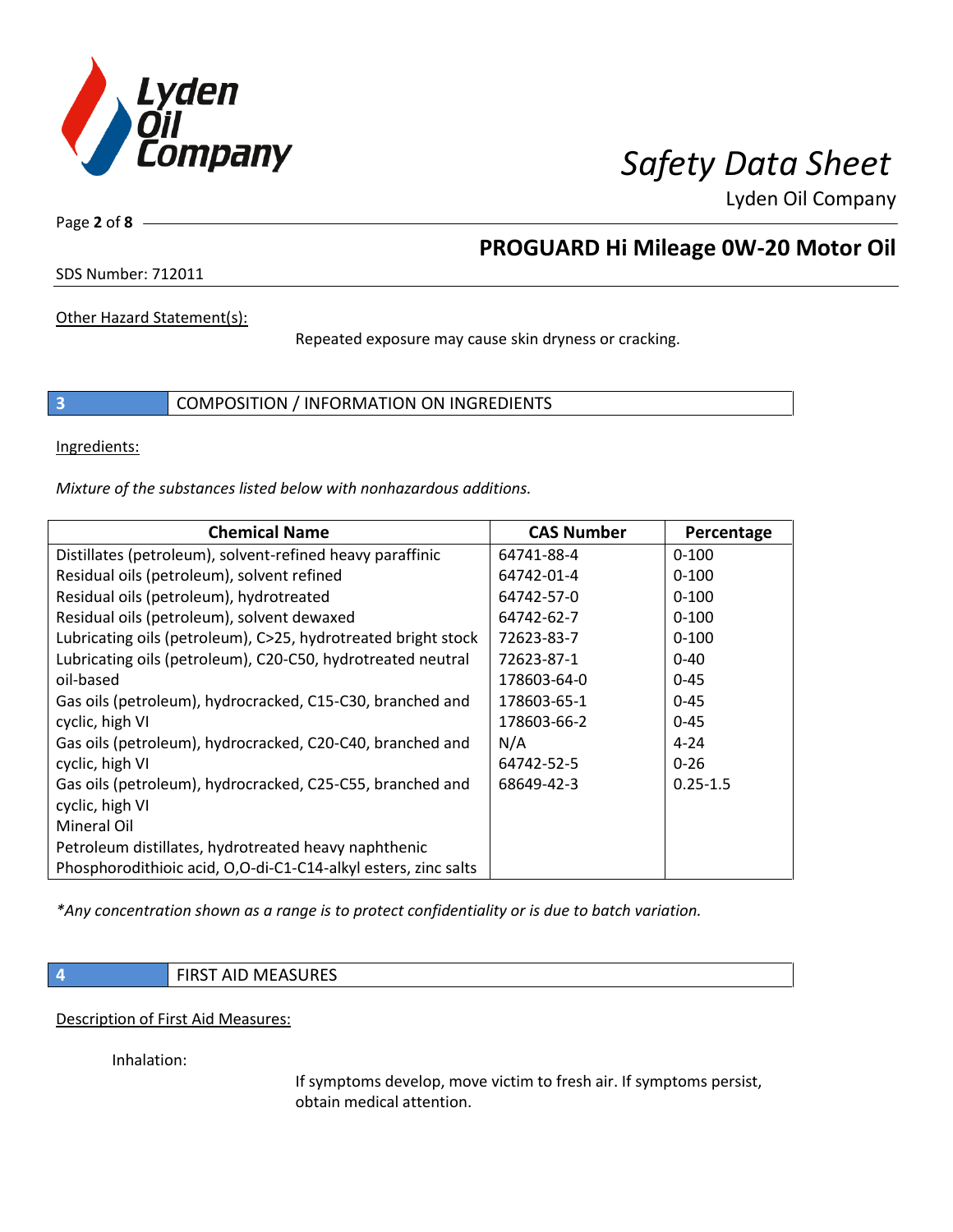

| Page $3$ of $8$ -                             |                        |                                                                                |
|-----------------------------------------------|------------------------|--------------------------------------------------------------------------------|
|                                               |                        | PROGUARD Hi Mileage 0W-20 Motor Oil                                            |
| <b>SDS Number: 712011</b>                     |                        |                                                                                |
| Skin Contact:                                 |                        |                                                                                |
|                                               |                        | Wash with soap and water. Remove contaminated clothing and wash                |
|                                               |                        | before reuse. Get medical attention if needed.                                 |
| Eye Contact:                                  |                        |                                                                                |
|                                               |                        | Rinse opened eye for several minutes under running water. If                   |
|                                               |                        | symptoms persist, consult medical attention.                                   |
| Ingestion:                                    |                        |                                                                                |
|                                               | attention.             | Rinse mouth with water. If symptoms develop, obtain medical                    |
|                                               |                        |                                                                                |
| Symptoms and Effects, both acute and delayed: |                        |                                                                                |
|                                               |                        | No further relevent data available.                                            |
|                                               |                        |                                                                                |
| <b>Recommended Actions:</b>                   |                        |                                                                                |
|                                               |                        | Treat symptomatically. Call a doctor or poison<br>control center for guidance. |
|                                               |                        |                                                                                |
|                                               |                        |                                                                                |
| 5                                             | FIRE FIGHTING MEASURES |                                                                                |
| Recommended Fire-Extinguishing Equipment:     |                        |                                                                                |
|                                               |                        | Use dry powder, foam, or carbon dioxide fire                                   |
|                                               |                        | extinguishers. Water may be ineffective in fighting                            |
|                                               |                        | an oil fire unless used by experienced fire fighters.                          |
| Possible Hazards During a Fire:               |                        |                                                                                |
|                                               |                        | Hazardous combustion products may include: A                                   |
|                                               |                        | complex mixture of airborne solid and liquid                                   |
|                                               |                        | particulates and gases (smoke). Carbon monoxide.                               |
|                                               |                        | Unidentified organic and inorganic compounds.                                  |
| Recommendations to Firefighters:              |                        |                                                                                |
|                                               |                        | No special measures required                                                   |

No special measures required.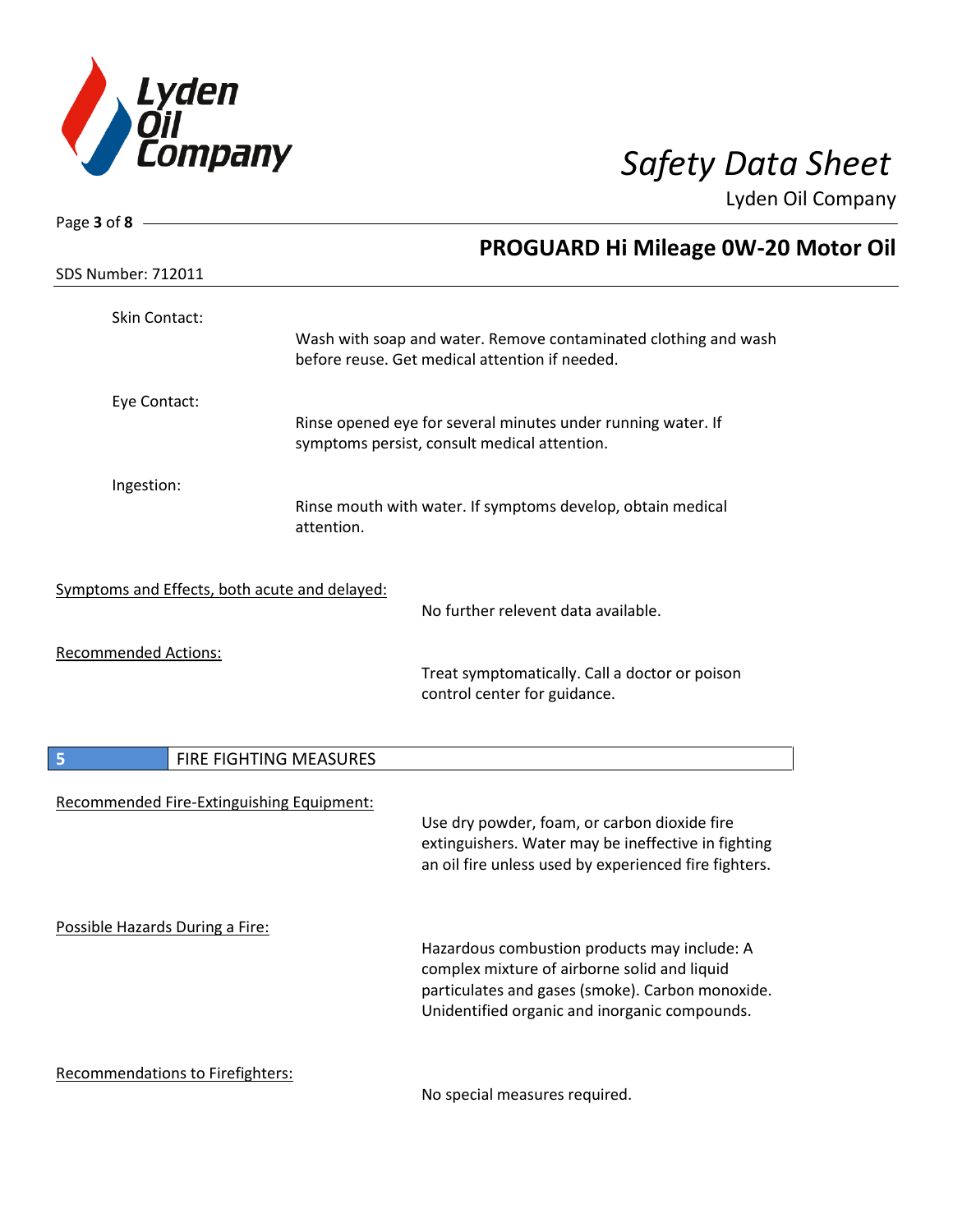

**PROGUARD Hi Mileage 0W-20 Motor Oil**

Lyden Oil Company

SDS Number: 712011

# **6** ACCIDENTAL RELEASE MEASURES Personal Precautions: Avoid contact with skin, eyes, and clothing. Keep away from sources of ignition. Emergency Procedures: Contain spilled material, collect in suitable and properly labeled containers. Environmental Precautions: Do not allow to reach sewage system or any water course. Do not allow to enter ground waters. Cleanup Procedures: Pick up excess with inert absorbant material. **7 HANDLING AND STORAGE** Handling Precautions: Handle with care and avoid spillage on the floor. Do not cut, weld, drill, grind, braze, or solder container. Storage Requirements: Keep container tightly sealed. Keep away from sources of ignition. **8** EXPOSURE CONTROLS / PERSONAL PROTECTION Exposure Limits: Engineering Controls:

All ventilation should be designed in accordance with OSHA standard (29 CFR 1910.94).

Page **4** of **8**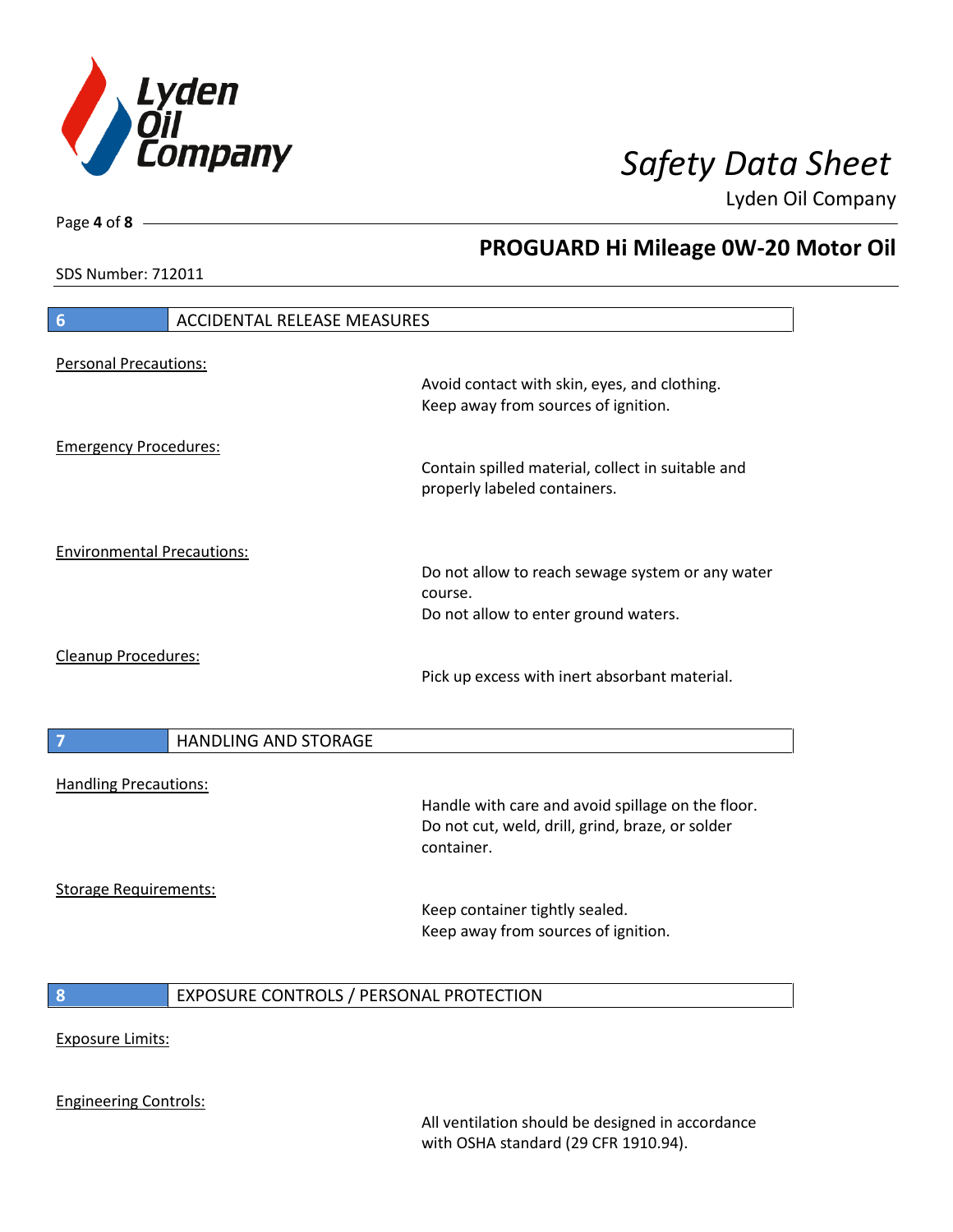

Page **5** of **8**

# **PROGUARD Hi Mileage 0W-20 Motor Oil**

SDS Number: 712011

Personal Protective Equipment:

Wash hands before breaks and at the end of work. Use safety glasses and gloves.

## **9** PHYSICAL AND CHEMICAL PROPERTIES

| Color:                        | Amber                                         |
|-------------------------------|-----------------------------------------------|
| <b>Physical State:</b>        | Liquid                                        |
| Odor:                         | Petroleum                                     |
| Odor Threshold:               | Data not available                            |
| pH:                           | Data not available                            |
| <b>Melting Point:</b>         | Data not available                            |
| <b>Boiling Point:</b>         | 246° C / 475° F                               |
| <b>Boiling Range:</b>         | Data not available                            |
| Flash Point:                  | 190° C / 380° F (COC Method)                  |
| <b>Evaporation Rate:</b>      | Data not available                            |
| Flammability:                 | Data not available                            |
| Flammability Limits:          | Data not available                            |
| Vapor Pressure:               | $<$ 1 mmHg at 20 $^{\circ}$ C                 |
| Vapor Density:                | Data not available                            |
| <b>Relative Density:</b>      | 7.16 pounds per gallon at 60°F                |
| Solubilities:                 | Insoluble in water                            |
| <b>Partition Coefficient:</b> | Data not available                            |
| Auto-Ignition Temperature:    | Data not available                            |
| Decomposition Temperature:    | Data not available                            |
| Viscosity:                    | 8.5 mm <sup>2</sup> /sec (kinematic at 100°C) |

| /10/                        | STABILITY AND REACTIVITY |                                                                  |
|-----------------------------|--------------------------|------------------------------------------------------------------|
| Stability:                  |                          | Stable under normal conditions.                                  |
| Reactivity:                 |                          | Not reactive under normal conditions.                            |
| <b>Conditions to Avoid:</b> |                          |                                                                  |
|                             |                          | Extreme temperature, sparks, open flame, and<br>direct sunlight. |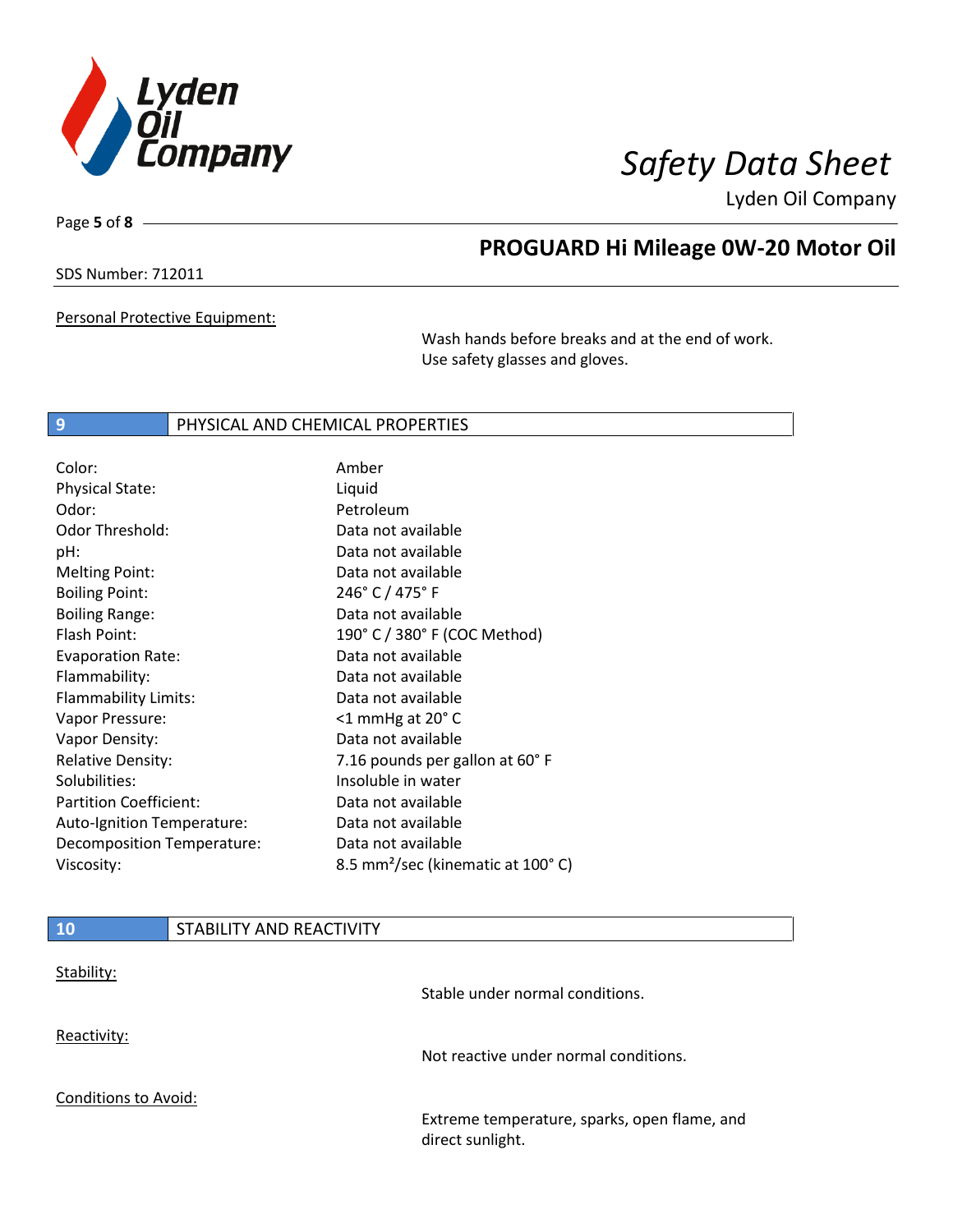

| Page 6 of 8 $-$                        |                                                      |
|----------------------------------------|------------------------------------------------------|
|                                        | PROGUARD Hi Mileage 0W-20 Motor Oil                  |
| <b>SDS Number: 712011</b>              |                                                      |
|                                        |                                                      |
| <b>Hazardous Reactions:</b>            | No known hazardous reactions.                        |
|                                        |                                                      |
| Incompatible Materials:                |                                                      |
|                                        | No further relevant information available.           |
| Decomposition Products:                |                                                      |
|                                        | Hazardous decomposition products are not             |
|                                        | expected to form.                                    |
|                                        |                                                      |
| 11<br><b>TOXICOLOGICAL INFORMATION</b> |                                                      |
| Routes of Exposure:                    |                                                      |
|                                        | Skin and eye contact are the primary routes of       |
|                                        | exposure although exposure may occur following       |
|                                        | accidental ingestion.                                |
| <b>Exposure Effects:</b>               |                                                      |
|                                        | Repeated skin contact may cause dermatitis or an     |
|                                        | oil acne.                                            |
| <b>Measures of Toxicity:</b>           |                                                      |
|                                        | No test data available.                              |
| Carcinogenic/Mutagenic Precautions:    |                                                      |
|                                        | Non-carcinogenic and not expected to be              |
|                                        | mutagentic.                                          |
|                                        |                                                      |
| 12<br><b>ECOLOGICAL INFORMATION</b>    |                                                      |
|                                        |                                                      |
| <b>Ecological Precautions:</b>         | Avoid exposing to the environment.                   |
|                                        |                                                      |
| <b>Ecological Effects:</b>             |                                                      |
|                                        | No specific environmental or aquatic data available. |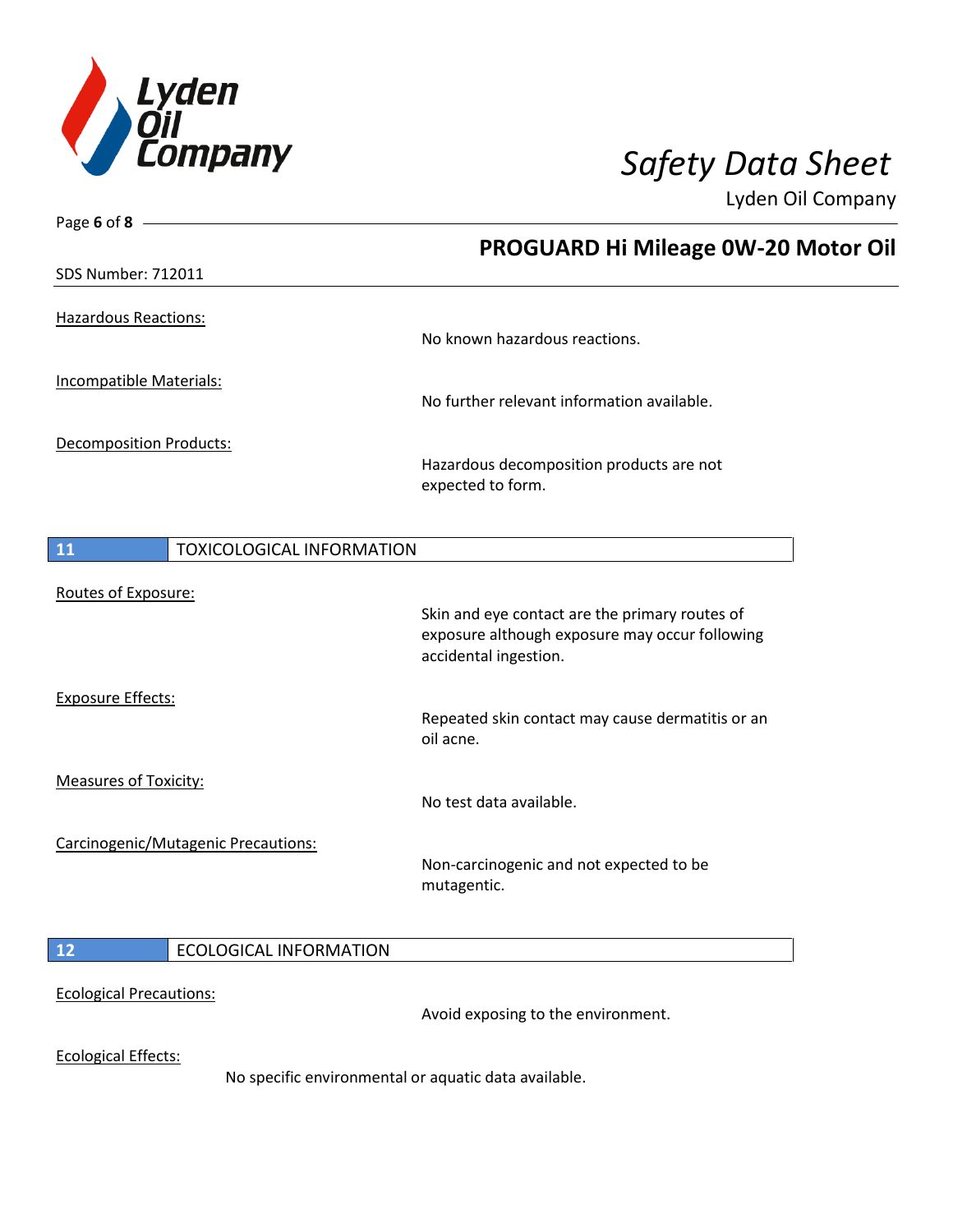

**PROGUARD Hi Mileage 0W-20 Motor Oil**

Lyden Oil Company

SDS Number: 712011

Page **7** of **8**

| 13                                                                                         | <b>DISPOSAL CONSIDERATIONS</b> |                                                                                      |                                                                                             |
|--------------------------------------------------------------------------------------------|--------------------------------|--------------------------------------------------------------------------------------|---------------------------------------------------------------------------------------------|
| Disposal Methods:                                                                          |                                |                                                                                      |                                                                                             |
|                                                                                            |                                |                                                                                      | Dispose of waste material in accordance with all<br>local, state, and federal requirements. |
| <b>Disposal Containers:</b>                                                                |                                |                                                                                      | Use properly approved container for disposal.                                               |
| <b>Special Precautions:</b>                                                                |                                |                                                                                      | Do not flush to surface waters or drains.                                                   |
|                                                                                            |                                |                                                                                      |                                                                                             |
| 14                                                                                         | <b>TRANSPORT INFORMATION</b>   |                                                                                      |                                                                                             |
| UN Number:<br><b>UN Shipping Name:</b><br><b>Transport Hazard Class:</b><br>Packing Group: |                                | Data not available<br>Data not available<br>Data not available<br>Data not available |                                                                                             |
| <b>Environmental Hazards:</b>                                                              |                                |                                                                                      | Data not available                                                                          |
| <b>Bulk Transport Guidance:</b>                                                            |                                |                                                                                      | Data not available                                                                          |
| <b>Special Precautions:</b>                                                                |                                |                                                                                      | Not regulated by DOT.                                                                       |
| 15                                                                                         | <b>REGULATORY INFORMATION</b>  |                                                                                      |                                                                                             |

This material and all of its components are listed on the Inventory of Existing Chemical Substances under the Toxic Substances Control Act.